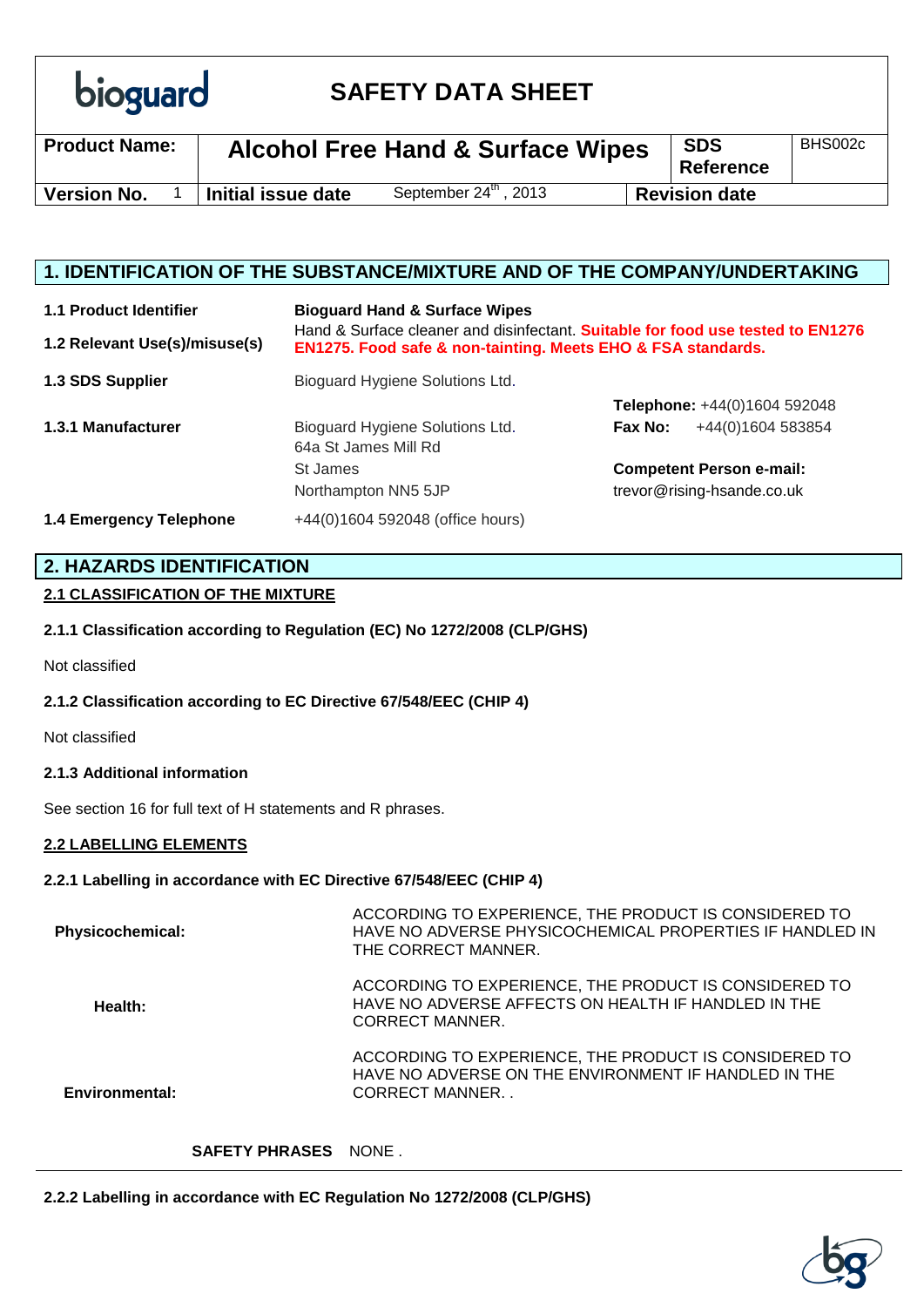| <b>Product Name:</b>             | Alcohol Free Hand & Surface Wipes | SDS Ref. | BHS002c     |
|----------------------------------|-----------------------------------|----------|-------------|
|                                  |                                   |          |             |
| <b>2. HAZARDS IDENTIFICATION</b> |                                   |          |             |
| Pictogram(s):                    | <b>NONE</b>                       |          | Signal word |
| <b>Hazard</b><br>statement(s)    | <b>NONE</b>                       |          | <b>NONE</b> |
| Precautionary<br>statement(s)    | <b>NONE</b>                       |          |             |

**2.3 OTHER HAZARDS** NONE

# **3. COMPOSITION / INFORMATION ON INGREDIENTS**

| <b>Chemical Characterisation</b>                                | AQUEOUS MIXTURE OF ORGANIC SUBSTANCES |                      |                                                 |                      |
|-----------------------------------------------------------------|---------------------------------------|----------------------|-------------------------------------------------|----------------------|
| <b>Substances</b>                                               |                                       |                      |                                                 |                      |
| <b>Chemical name</b>                                            | <b>CAS-No</b>                         | <b>EINECS/ELINCS</b> | <b>Classification</b>                           | <b>Concentration</b> |
| CITRIC ACID MONOHYDRATE<br>(1,2,3-PROPANETRICARBOXYLIC<br>ACID) | 5949-29-1                             | NOT ASSIGNED         | <b>CHIP:</b> Xi: R36:<br>CLP; Eye Irrit. 2 H319 | $< 1.0\%$            |

# **4. FIRST AID MEASURES**

| 4.1 Description of measures            |                                                                                                                                     |
|----------------------------------------|-------------------------------------------------------------------------------------------------------------------------------------|
| <b>Inhalation</b>                      | Not a normal route of exposure.                                                                                                     |
| <b>Skin contact</b>                    | Clean areas affected with soap and plenty of water. If necessary, seek medical advice                                               |
| Eye contact                            | Wash out eye thoroughly with plenty of water until irritation subsides. If necessary, consult<br>an eye specialist/ophthalmologist. |
| Ingestion                              | If product is swallowed, do NOT induce vomiting. If conscious, drink plenty of water. If<br>necessary, seek medical advice.         |
| 4.2 Most important<br>effects/symptoms | None known.                                                                                                                         |
| 4.3 Immediate/special<br>treatment     | Treatment as described above.                                                                                                       |

# **5. FIRE FIGHTING MEASURES**

| 5.1 Extinguishing media      | To suit local surroundings (e.g. water spray, carbon dioxide, foam or chemical powder) Do<br>not use strong water jets |
|------------------------------|------------------------------------------------------------------------------------------------------------------------|
| 5.2 Special hazards          | None known.                                                                                                            |
| 5.3 Advice for fire fighters | Wear self-contained breathing                                                                                          |

## **6. ACCIDENTAL RELEASE MEASURES**

| <b>6.1 Personal precautions</b>              | Use suitable protective equipment (see section 8)                                                                                                                                                                                                                |
|----------------------------------------------|------------------------------------------------------------------------------------------------------------------------------------------------------------------------------------------------------------------------------------------------------------------|
| <b>6.2 Environmental</b><br>precautions      | Do not flush wipe material down the drain and into waste water. Dispose of wipe material<br>through normal waste systems. Do not allow to get into waste water or waterways in large<br>quantities; if this occurs, inform the relevant water authority at once. |
| 6.3 Methods and materials for<br>cleaning up | Take up excess liquid with absorbent material, e.g. sand, sawdust into tightly closable<br>containers. Label container and dispose of as prescribed.                                                                                                             |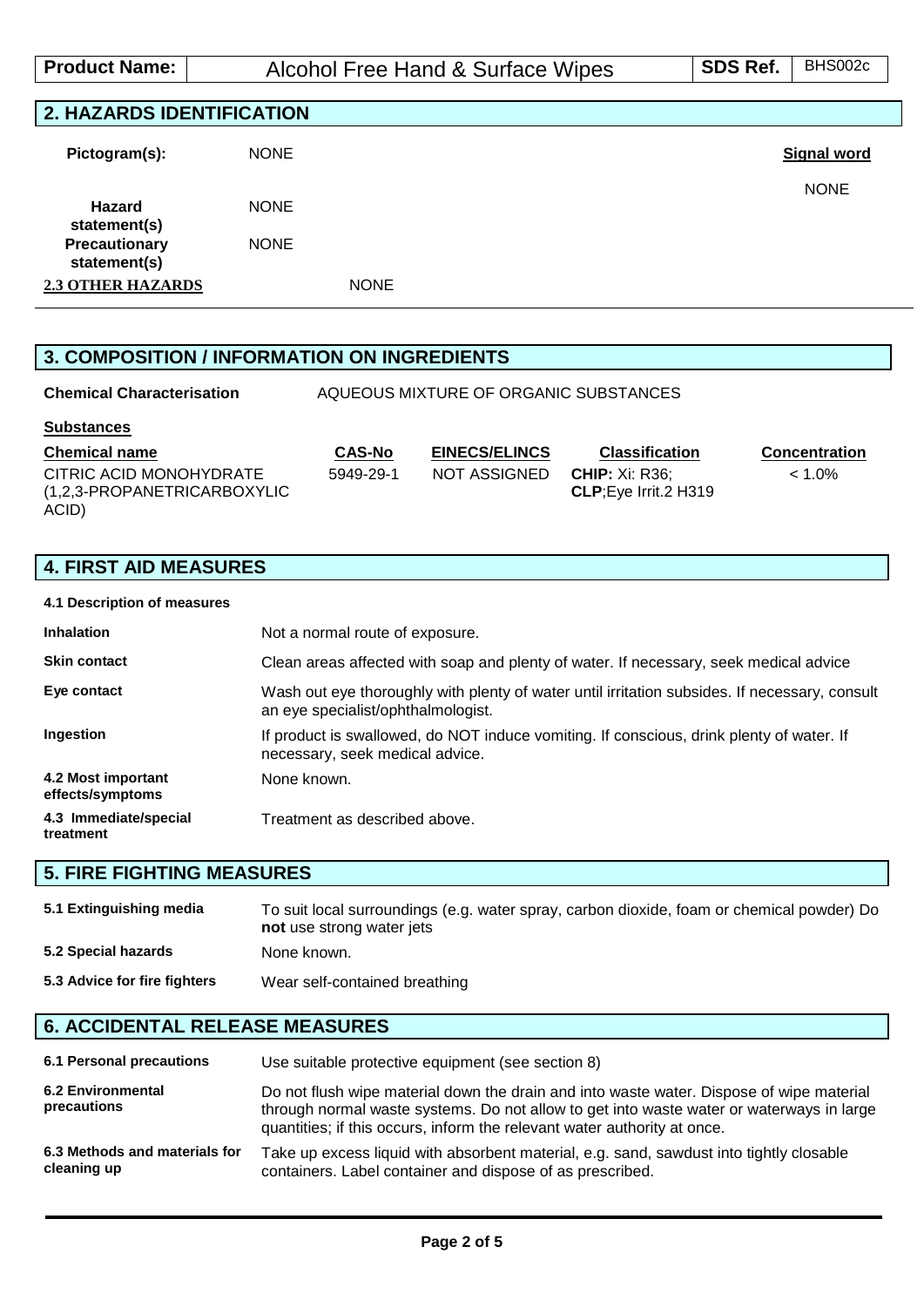# **6. ACCIDENTAL RELEASE MEASURES**

**6.4 Reference to other sections**

See section 8 for personal protective equipment.

# **7. HANDLING AND STORAGE**

| 7.1 Precautions for safe<br>handling | Handle in accordance with good hygiene and safety practice. |
|--------------------------------------|-------------------------------------------------------------|
| 7.2 Conditions for safe<br>storage   | Keep containers closed, cool, dry and away from heat        |
| 7.3. Specific end use(s)             | Surface cleaner and disinfectant                            |

# **8. EXPOSURE CONTROLS / PERSONAL PROTECTION**

| 8.1 Controls parameters       | No OEL data are available. Comply with good practice.                                                                                                                                       |
|-------------------------------|---------------------------------------------------------------------------------------------------------------------------------------------------------------------------------------------|
| 8.2 Exposure controls         |                                                                                                                                                                                             |
| <b>Engineering controls</b>   | Provide adequate ventilation (e.g. local exhaust ventilation).                                                                                                                              |
| <b>Personal protection</b>    | Observe normal standards for handling chemicals.<br>Wash hands before breaks and after work.<br>Wear personal protective equipment appropriate to the task (see below)                      |
| Eye protection                | Safety goggles if risk of eye contamination.                                                                                                                                                |
| <b>Skin protection</b>        | Only for prolonged contact and If necessary, impervious gloves (but consider your own<br>risk assessment; e.g. breakthrough times, rates of diffusion and degradation, tasks<br>undertaken) |
| <b>Respiratory protection</b> | Respirator – not normally required.                                                                                                                                                         |
| <b>Other protection</b>       | Protective overalls                                                                                                                                                                         |

# **9. PHYSICAL AND CHEMICAL PROPERTIES**

#### **9.1 Basic physical and chemical properties**

| Impregnated wipe                                       |             |  |
|--------------------------------------------------------|-------------|--|
| White cloth with a Liquid is a clear to straw coloured |             |  |
| Characteristic                                         |             |  |
| Not determined                                         |             |  |
| $6.5 - 7.0$                                            |             |  |
| Approx. 100                                            | °C          |  |
| Approx. 0                                              | $\rm ^{o}C$ |  |
| Not applicable                                         | $^{\circ}C$ |  |
| Not applicable                                         |             |  |
| Not applicable                                         |             |  |
| Not applicable                                         |             |  |
| Not determined                                         |             |  |
|                                                        |             |  |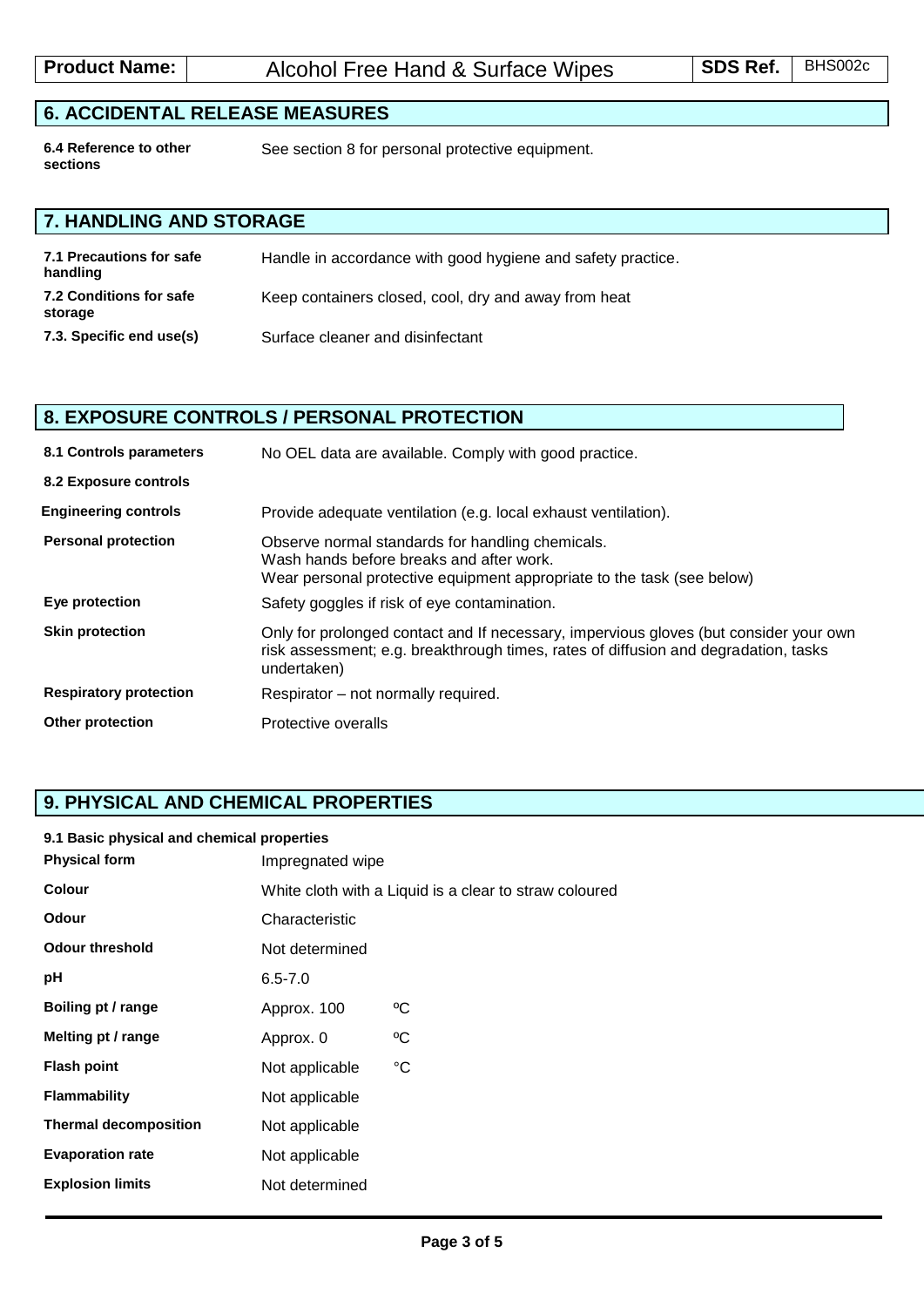# **9. PHYSICAL AND CHEMICAL PROPERTIES**

| <b>Auto-ignition temperature</b> | Not applicable |
|----------------------------------|----------------|
| Decomposition temp.              | Not applicable |
| <b>Relative density</b>          | 1 01-1 025     |
| Vapour pressure                  | Not applicable |
| Vapour density                   | Not applicable |
| <b>Water solubility</b>          | Miscible       |
| <b>Explosive properties</b>      | Not determined |
| <b>Oxidising properties</b>      | Not determined |
| Partition coeff. Logoct/water    | Not determined |
| 9.2 Other information            | None known.    |

## **10. STABILITY AND REACTIVITY**

| <b>10.1 Reactivity</b>                          | Hazardous polymerisation will not occur     |
|-------------------------------------------------|---------------------------------------------|
| <b>10.2 Chemical stability</b>                  | Stable under normal conditions of handling. |
| 10.3 Hazardous reactions                        | None known.                                 |
| 10.4 Conditions to avoid                        | None known.                                 |
| 10.5 Incompatible material                      | None known.                                 |
| <b>10.6 Hazardous</b><br>decomposition products | Oxides of carbon                            |

### **11. TOXICOLOGICAL INFORMATION**

#### **11.1 information on toxicological effects**

| <b>Acute toxicity</b>                   | $LD_{50}$ rat (oral) | mg/kg | No data available |
|-----------------------------------------|----------------------|-------|-------------------|
| Dermal compatibility                    | No data available    |       |                   |
| <b>Mucous membrane</b><br>compatibility | No data available    |       |                   |

## **12. ECOLOGICAL INFORMATION**

| <b>12.1 Toxicity</b>         | $LC_{50}$       | Aquatic organisms | mg/l | No data available |  |
|------------------------------|-----------------|-------------------|------|-------------------|--|
| 12.2 Degradability           | Not determined. |                   |      |                   |  |
| 12.3 Bioaccumutive potential |                 | Not determined    |      |                   |  |
| 12.4 Mobility in soil        | Not determined  |                   |      |                   |  |
| 12.5 PBT/vPvB assessment     | Not determined  |                   |      |                   |  |
| 12.6 Other adverse effects   | None known.     |                   |      |                   |  |

## **13. DISPOSAL CONSIDERATIONS**

### **13.1 Waste treatment measures**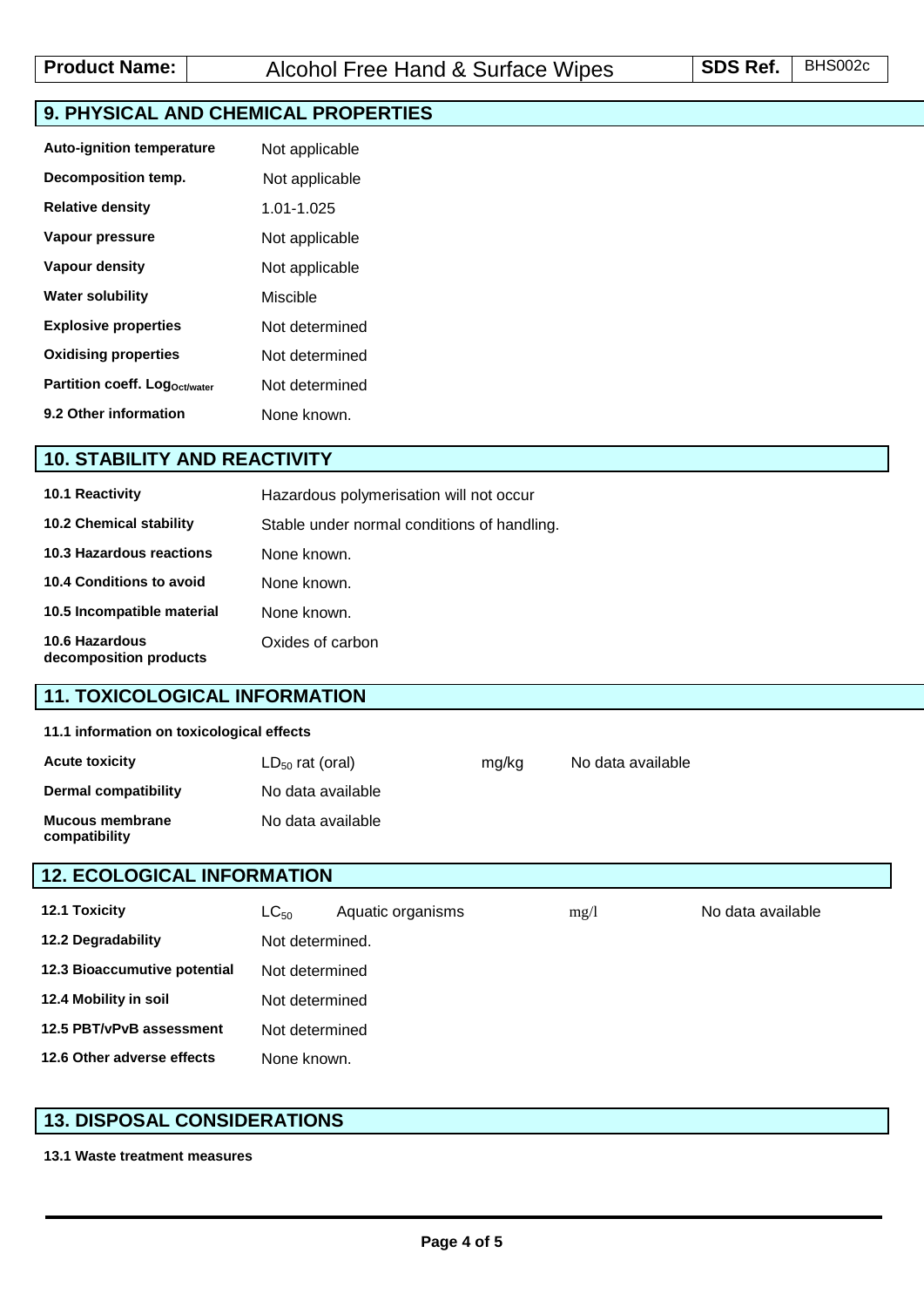| <b>Product Name:</b> | Alcohol Free Hand & Surface Wipes | <b>SDS Ref.</b> BHS002c |  |
|----------------------|-----------------------------------|-------------------------|--|
|----------------------|-----------------------------------|-------------------------|--|

# **13. DISPOSAL CONSIDERATIONS**

| Advice on disposal     | If possible, recycle to supplier or approved recycling company. If not (e.g. designated as<br>waste), dispose of in accordance with national and local authority regulations, e.g. The<br>Hazardous Waste (England & Wales) Regulations 2005. |
|------------------------|-----------------------------------------------------------------------------------------------------------------------------------------------------------------------------------------------------------------------------------------------|
| Contaminated packaging | Treat empty containers in the same way as the product: if possible wash out thoroughly<br>and recycle.                                                                                                                                        |

## **14. TRANSPORT INFORMATION**

| <b>14.1 United Nations number</b><br>(ADR, IMDG, IATA) | Not classified                                             |
|--------------------------------------------------------|------------------------------------------------------------|
| 14.2 Proper shipping name<br>(ADR, IMDG, IATA)         | Not classified                                             |
| 14.3 Transport class(s)<br>(ADR, IMDG, IATA)           | Not classified                                             |
| 14.4 Packing group<br>(ADR, IMDG, IATA)                | Not classified                                             |
| 14.5 Environmental hazards<br>(ADR, IMDG, IATA)        | The product should NOT be marked as a marine<br>pollutant. |
| 14.6 Special procedures<br>(ADR, IMDG, IATA)           | Not applicable                                             |
| 14.7 Transport in bulk<br>(ADR, IMDG, IATA)            | Not applicable                                             |

## **15. REGULATORY INFORMATION**

| 15.1 Safety, health and<br>environmental regulations | The product is classified in accordance with the Chemicals (Hazard Information and<br>Packaging for Supply) Regulations (CHIP 4) and EC Regulation 1272/2008 (CLP),<br>Other regulatory information and provisions are not applicable for this product. |
|------------------------------------------------------|---------------------------------------------------------------------------------------------------------------------------------------------------------------------------------------------------------------------------------------------------------|
| 15.2 Chemical safety<br>assessment                   | Not applicable                                                                                                                                                                                                                                          |

### **16. OTHER INFORMATION**

| <b>Further information</b> | Risk phrases/ hazard statements referred to in sections 2/3 |                                |  |  |
|----------------------------|-------------------------------------------------------------|--------------------------------|--|--|
|                            | R36:                                                        | Irritating to eyes.            |  |  |
|                            | H319:                                                       | Causes serious eye irritation. |  |  |
| Sources of data            | Other suppliers' safety data sheets                         |                                |  |  |
| Date of issue              | 24-09-2013                                                  |                                |  |  |

**This information is based on our present state of knowledge and is intended to describe our products from the point of view of the safety requirements. It should not be construed as guaranteeing specific properties.**